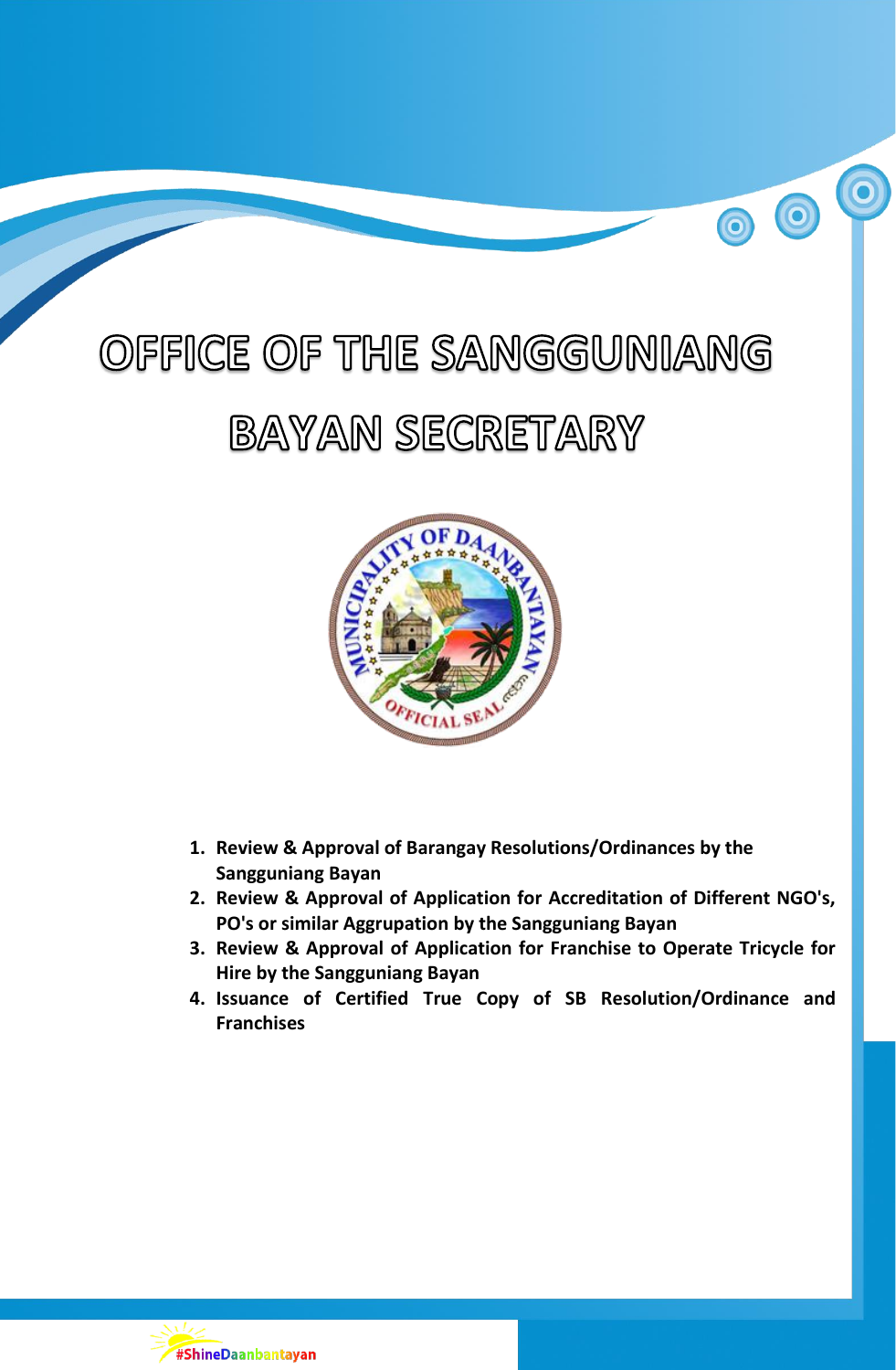

# **OFFICE OF THE SANGGUNIANG BAYAN SECRETARY**

# Service Information

## **Review & Approval of Barangay Resolutions/Ordinances by the Sangguniang Bayan**

| <b>Office or Division</b>                                                                           | SANGGUNIANG BAYAN SECRETARY                                                         |                                  |                                  |                                                                                                                             |  |
|-----------------------------------------------------------------------------------------------------|-------------------------------------------------------------------------------------|----------------------------------|----------------------------------|-----------------------------------------------------------------------------------------------------------------------------|--|
| <b>Classification</b>                                                                               |                                                                                     |                                  |                                  |                                                                                                                             |  |
| <b>Type of Transaction</b>                                                                          | G2C - Government to Citizen                                                         |                                  |                                  |                                                                                                                             |  |
| Who may avail                                                                                       | All                                                                                 |                                  |                                  |                                                                                                                             |  |
| <b>CHECKLIST OF REQUIREMENTS</b>                                                                    |                                                                                     | <b>WHERE TO SECURE</b>           |                                  |                                                                                                                             |  |
| <b>Barangay Resolution</b>                                                                          |                                                                                     | <b>Different Barangays</b>       |                                  |                                                                                                                             |  |
| Ordinance                                                                                           |                                                                                     |                                  |                                  |                                                                                                                             |  |
|                                                                                                     |                                                                                     |                                  |                                  |                                                                                                                             |  |
|                                                                                                     |                                                                                     |                                  |                                  |                                                                                                                             |  |
| <b>CLIENTS STEPS</b>                                                                                | <b>AGENCY ACTIONS</b>                                                               | <b>FEES TO</b><br><b>BE PAID</b> | <b>PROCESSING</b><br><b>TIME</b> | <b>PERSON</b><br><b>RESPONSIBLE</b>                                                                                         |  |
| 1. Submission of<br><b>Barangay Resolutions</b><br>Ordinances<br>for review                         | 1. Acceptance of resolutions and<br>ordinances for inclusion the<br>weekly sessions | none                             | 5 minutes                        | 1. Leah A. Rosell<br>Administrative Aide VI<br>Mary Ann Po<br>Job Order                                                     |  |
| Waiting of inclusion in<br>2.<br>the order of the<br>Sangguniang Bayan                              | 2. Inclusion in the order of<br>business of the Sangguniang<br>Bayan                | none                             | 2 days                           | 2. Atty. Jose Maria C.<br>Gastardo - Sanggunian<br>Secretary                                                                |  |
| Waiting to inform/notify<br>3.<br>all concerned of the<br>action taken by the<br>Sangguniang Bayan  | 3.Inform/notify all concerned of<br>the Action taken by the<br>Sangguniang Bayan    | none                             | 5 minutes                        | 3.Loreta M. Marikit<br>Administrative Aide I<br>Sapphire Conde<br>Casual                                                    |  |
| Follow-up on<br>4.<br>action taken by SB on<br>barangay. Resolution<br>/ordinance                   | Inquire from the SB SEC STAFF                                                       | none                             | 5 minutes                        | 1.Leah A. Rosell<br>Administrative Aide VI<br>2.Loreta M. Marikit<br>Administrative Aide I<br>4.Sapphire K. Conde<br>Casual |  |
| 5.<br>Waiting<br>for<br>the<br>of<br>adoption/approval<br><b>Barangay Resolution</b><br>/Ordinance. | Approval/adoption of Barangay<br>Resolution/Ordinance                               | none                             | 5 minutes                        | <b>SB Members</b><br>Committee Chairmans                                                                                    |  |
| 6. Receiving of the Barangay<br>Resolution<br>/Ordinance                                            | Releasing of Barangay<br>Resolution/ordinances                                      | none                             | 5 minutes                        | 1.Leah A. Rosell<br>Administrative Aide VI<br>2. Sapphire A. Conde<br>Casual                                                |  |
|                                                                                                     |                                                                                     |                                  |                                  |                                                                                                                             |  |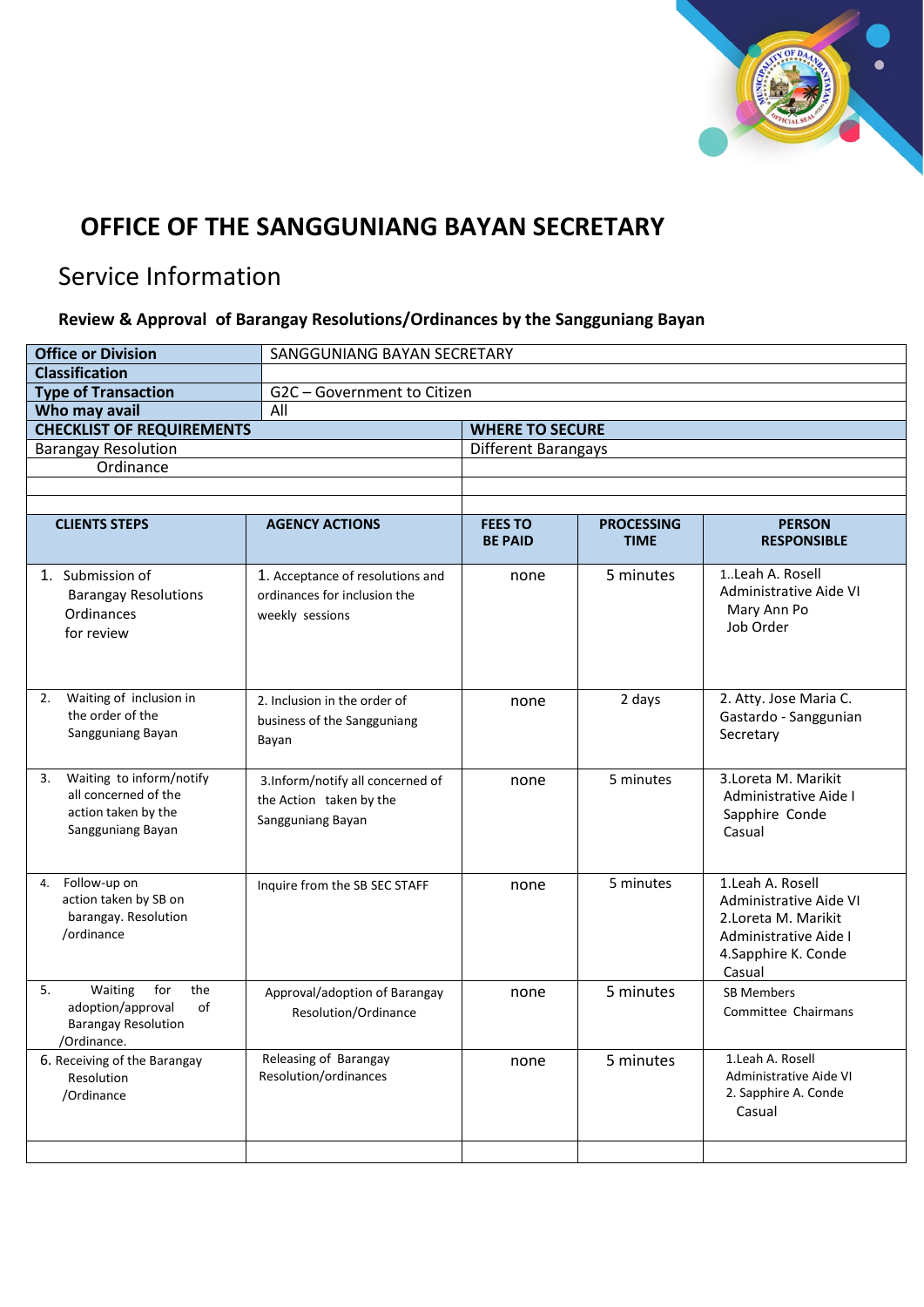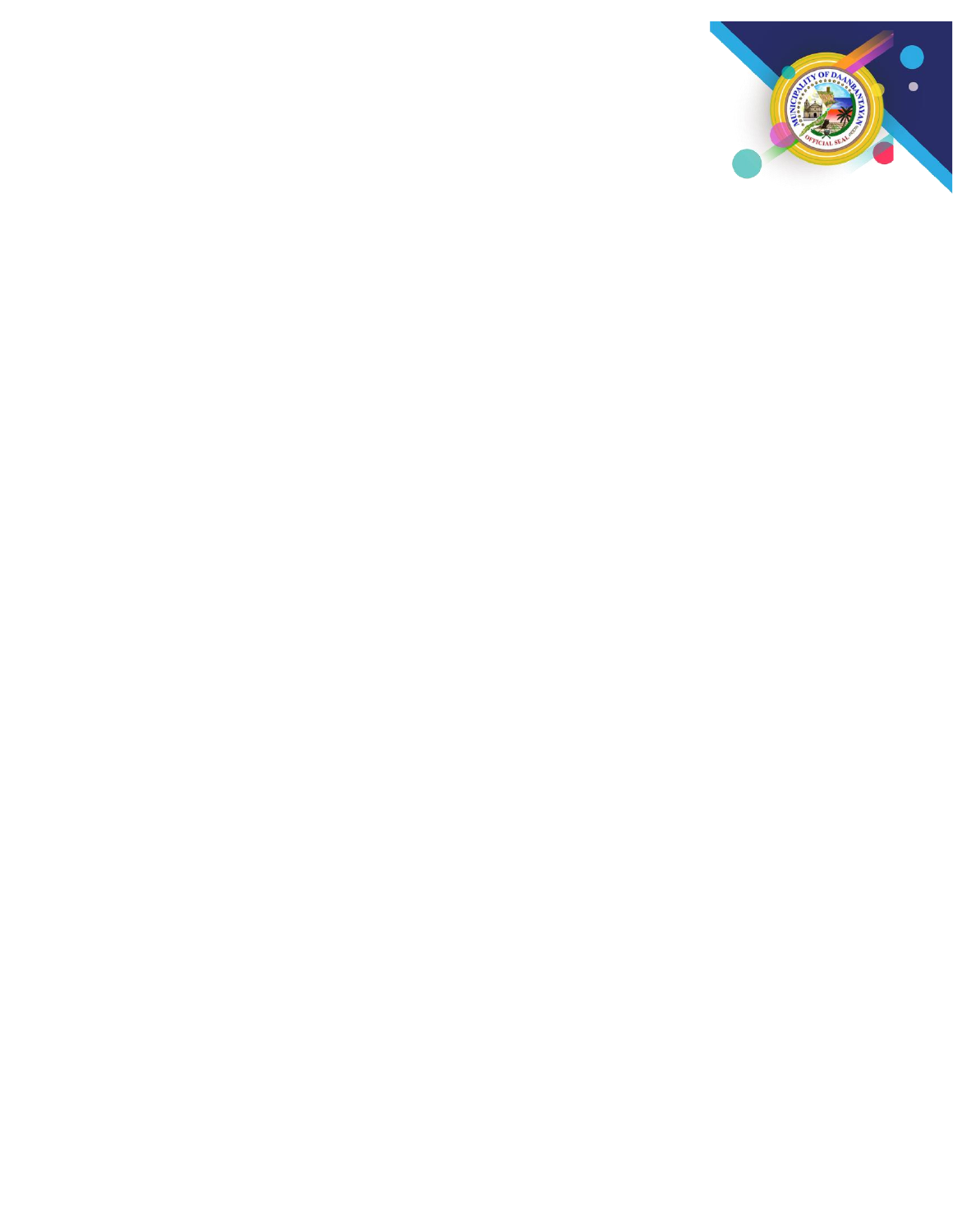

#### **Service Information**

Review & Approval of Application for Accreditation of Different NGO's, PO's or similar Aggrupation by the Sangguniang Bayan

| <b>Office or Division</b>                                                                                                  | SANGGUNIANG BAYAN SECRETARY                                                                               |                                                         |                                  |                                                                                                                             |
|----------------------------------------------------------------------------------------------------------------------------|-----------------------------------------------------------------------------------------------------------|---------------------------------------------------------|----------------------------------|-----------------------------------------------------------------------------------------------------------------------------|
| <b>Classification</b>                                                                                                      |                                                                                                           |                                                         |                                  |                                                                                                                             |
| <b>Type of Transaction</b>                                                                                                 | G2C - Government to Citizen                                                                               |                                                         |                                  |                                                                                                                             |
| Who may avail                                                                                                              | All                                                                                                       |                                                         |                                  |                                                                                                                             |
| <b>CHECKLIST OF REQUIREMENTS</b>                                                                                           |                                                                                                           |                                                         |                                  |                                                                                                                             |
| Letter Application                                                                                                         |                                                                                                           | List of current Officers & members                      |                                  |                                                                                                                             |
| Duly accomplished form for Accreditation                                                                                   |                                                                                                           | CY (past year) Annual Accomplishment report             |                                  |                                                                                                                             |
| <b>Board Resolution</b>                                                                                                    |                                                                                                           | CY (past year) Financial Statement                      |                                  |                                                                                                                             |
| Certificate of Registration (Ex. DOLE, SEC.)                                                                               |                                                                                                           | Profile indicating the purpose & objectives of the org. |                                  |                                                                                                                             |
| <b>CLIENTS STEPS</b>                                                                                                       | <b>AGENCY ACTIONS</b>                                                                                     | <b>FEES TO</b><br><b>BE PAID</b>                        | <b>PROCESSING</b><br><b>TIME</b> | <b>PERSON</b><br><b>RESPONSIBLE</b>                                                                                         |
| 1. Submission of application<br>for accreditation of<br>NGO's, PO's or similar<br>Aggrupation                              | 1. Filing of letter of Application for<br>Accreditation with the supporting<br>documents attached therein | none                                                    | 5 minutes                        | 1. Leah A. Rosell<br>Administrative Aide VI<br>Mary Ann Po<br>Job Order                                                     |
| Waiting of inclusion in<br>2.<br>the order of the<br>Sangguniang Bayan                                                     | 2. Inclusion in the order of business<br>of the Sangguniang Bayan                                         | none                                                    | 2 days                           | 2. Atty. Jose Maria C.<br>Gastardo - Sanggunian<br>Secretary                                                                |
| Waiting to inform/notify<br>3.<br>all concerned of the<br>action taken by the<br>Sangguniang Bayan                         | 3.Inform/notify all concerned of the<br>Action taken by the Sangguniang<br>Bayan                          | none                                                    | 5 minutes                        | 3.Loreta M. Marikit<br>Administrative Aide I<br>Sapphire Conde<br>Casual                                                    |
| Follow-up on<br>4.<br>action taken by SB on<br>application of<br>accreditation for NGO;s<br>PO;s or similar<br>aggrupation | Inquire from the SB SEC STAFF                                                                             | none                                                    | 5 minutes                        | 1.Leah A. Rosell<br>Administrative Aide VI<br>2.Loreta M. Marikit<br>Administrative Aide I<br>4.Sapphire K. Conde<br>Casual |
| Waiting<br>for<br>the<br>5.<br>adoption/approval<br>of<br>Application<br>for<br>Accreditation of NGO;s<br>PO;s             | Approval/adoption of<br>Application for Accreditation of<br>NGO;s PO's                                    | none                                                    | 5 minutes                        | <b>SB Members</b><br>Committee Chairmans                                                                                    |
| 6. Receiving of Application for<br>Accreditation of NGO's PO;s                                                             | Releasing of Accredited NGO;s PO;s                                                                        | none                                                    | 5 minutes                        | 1.Leah A. Rosell<br>Administrative Aide VI<br>2. Sapphire A. Conde<br>Casual                                                |
|                                                                                                                            |                                                                                                           |                                                         |                                  |                                                                                                                             |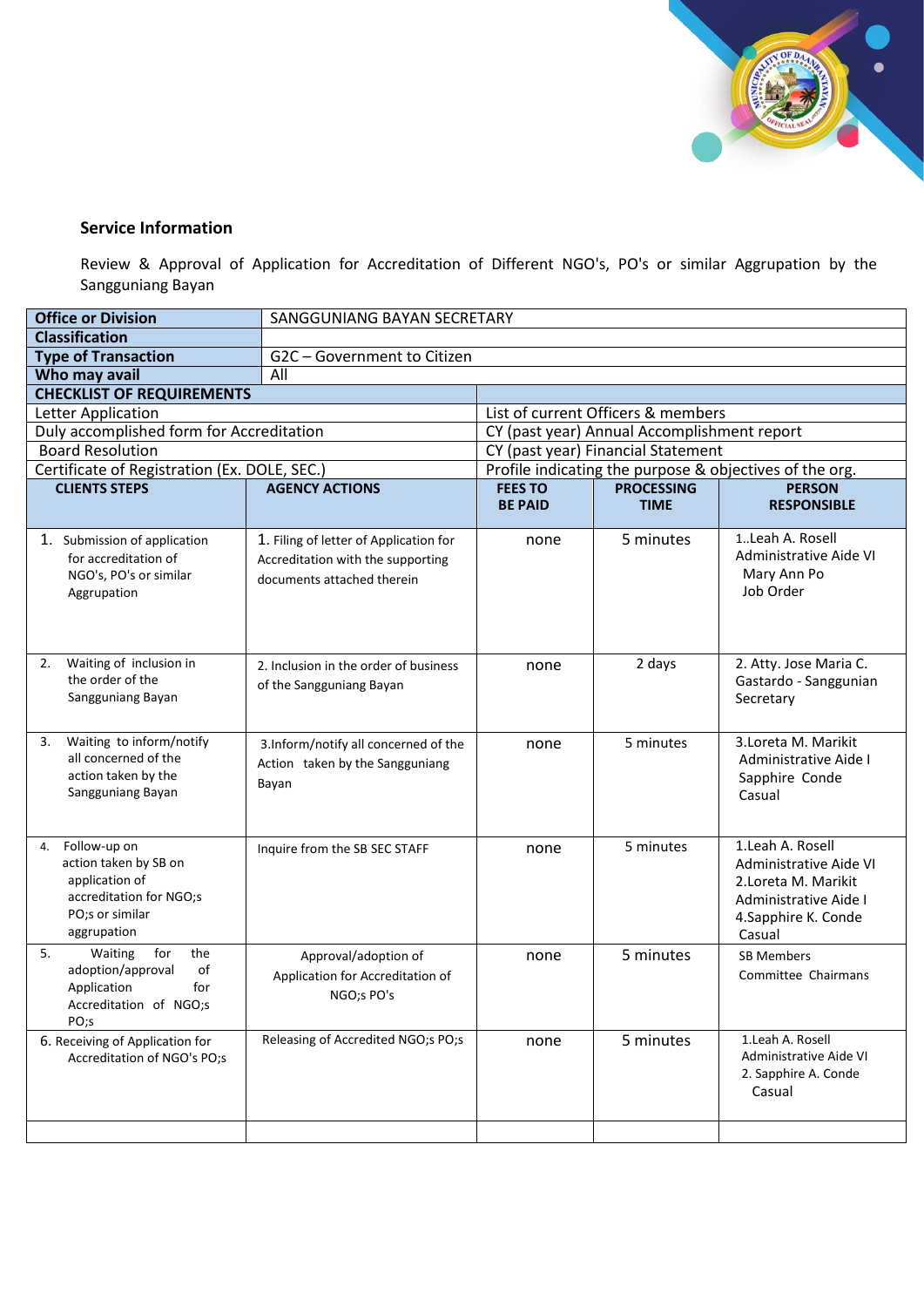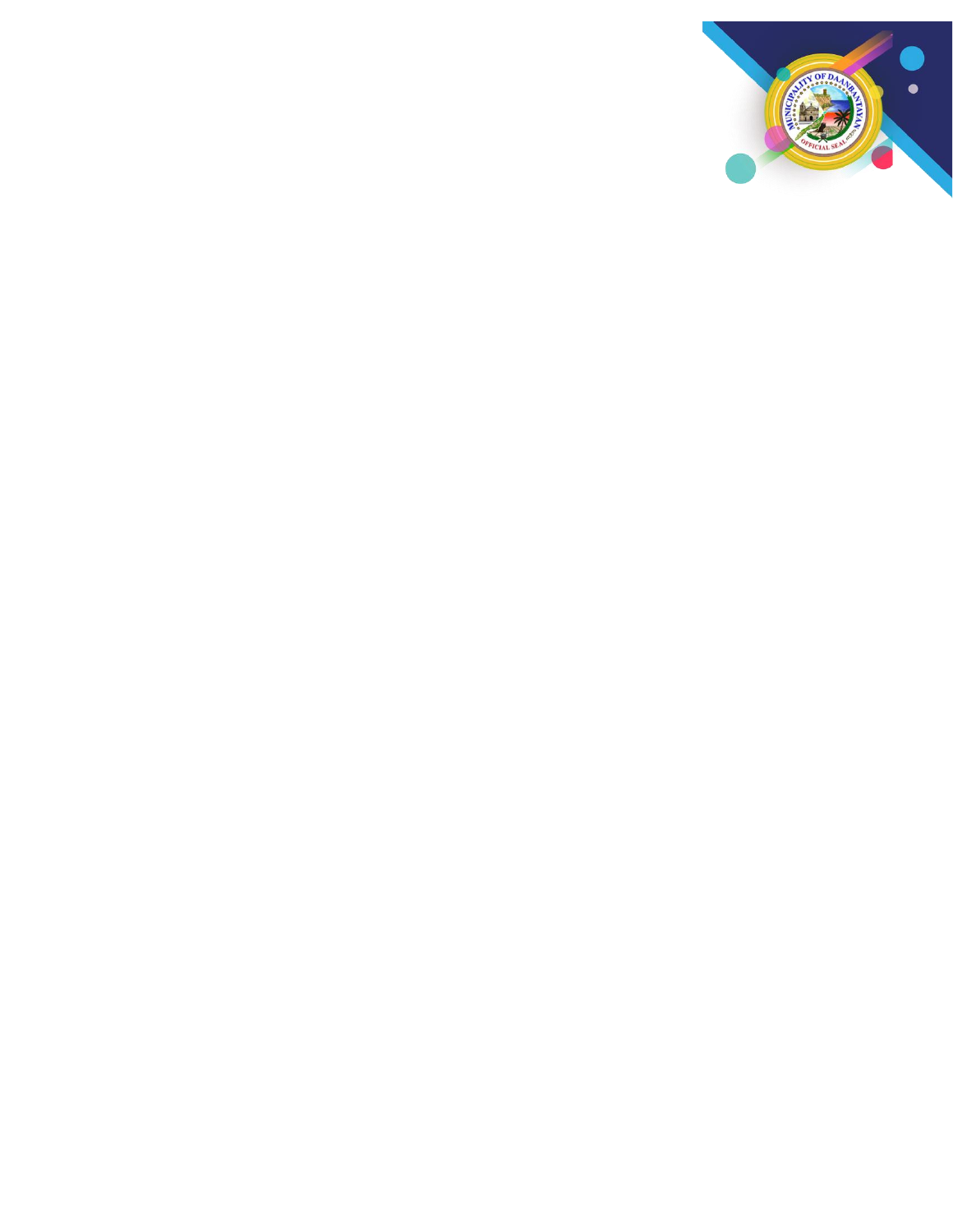

#### **Service Information**

## Review & Approval of Application for Franchise to Operate Tricycle for Hire by the Sangguniang Bayan

| <b>Office or Division</b>                                                                                                  | SANGGUNIANG BAYAN SECRETARY                                                                                                           |                                  |                                  |                                                                                                                              |
|----------------------------------------------------------------------------------------------------------------------------|---------------------------------------------------------------------------------------------------------------------------------------|----------------------------------|----------------------------------|------------------------------------------------------------------------------------------------------------------------------|
| <b>Classification</b>                                                                                                      |                                                                                                                                       |                                  |                                  |                                                                                                                              |
| <b>Type of Transaction</b>                                                                                                 | G2C - Government to Citizen                                                                                                           |                                  |                                  |                                                                                                                              |
| Who may avail                                                                                                              | All                                                                                                                                   |                                  |                                  |                                                                                                                              |
| <b>CHECKLIST OF REQUIREMENTS</b>                                                                                           |                                                                                                                                       | <b>WHERE TO SECURE</b>           |                                  |                                                                                                                              |
| Application form, Barangay Clearance,                                                                                      |                                                                                                                                       |                                  | Office of the Sangguniang Bayan  |                                                                                                                              |
| Police clearance, residence certificate,                                                                                   |                                                                                                                                       |                                  |                                  |                                                                                                                              |
| Certificate of registration CR with OR or proof                                                                            |                                                                                                                                       |                                  |                                  |                                                                                                                              |
| Of ownership, deed of sale/dealers, Mayor's                                                                                |                                                                                                                                       |                                  |                                  |                                                                                                                              |
| Permit, Official receipts, Pictures of Tricycle,                                                                           |                                                                                                                                       |                                  |                                  |                                                                                                                              |
| Photocopy of Drivers License                                                                                               |                                                                                                                                       |                                  |                                  |                                                                                                                              |
| <b>CLIENTS STEPS</b>                                                                                                       | <b>AGENCY ACTIONS</b>                                                                                                                 | <b>FEES TO</b><br><b>BE PAID</b> | <b>PROCESSING</b><br><b>TIME</b> | <b>PERSON</b><br><b>RESPONSIBLE</b>                                                                                          |
| 1. Submission of application<br>for Franchise to Operate<br>Tricycle for Hire                                              | 1. Filing of letter of Application for<br>Franchise to Operate Tricycle for<br>hire with the supporting documents<br>attached therein | none                             | 5 minutes                        | 1. Leah A. Rosell<br>Administrative Aide VI<br>Mary Ann Po<br>Job Order                                                      |
| Waiting of inclusion in the<br>2.<br>order of the Sangguniang<br>Bayan                                                     | 2. Inclusion in the order of business<br>of the Sangguniang Bayan                                                                     | none                             | 2 days                           | 2. Atty. Jose Maria C.<br>Gastardo - Sanggunian<br>Secretary                                                                 |
| Waiting to inform/notify<br>3.<br>all concerned of the action<br>taken by the Sangguniang<br>Bayan                         | 3.Inform/notify all concerned of the<br>Action taken by the Sangguniang<br>Bayan                                                      | none                             | 5 minutes                        | 3.Loreta M. Marikit<br>Administrative Aide I<br>Sapphire Conde<br>Casual                                                     |
| Follow-up on<br>4.<br>action taken by SB on<br>application of application<br>for Franchise to Operate<br>Tricycle for Hire | Inquire from the SB SEC STAFF                                                                                                         | none                             | 5 minutes                        | 1.Leah A. Rosell<br>Administrative Aide VI<br>2. Loreta M. Marikit<br>Administrative Aide I<br>4.Sapphire K. Conde<br>Casual |
| 5.<br>Waiting<br>for<br>the<br>adoption/approval<br>of<br>Application for FRanchise<br>to Operate Tricycle for Hire        | Approval/adoption of<br>Application for Franchise to Operate<br><b>Tricycle For Hire</b>                                              | none                             | 5 minutes                        | SB Members<br>Committee Chairmans                                                                                            |
| 6. Receiving of Application for<br>Franchise to Operate Tricycle<br>for Hire                                               | Releasing of<br>Franchise to the<br>Different Tricycle Drivers                                                                        | none                             | 5 minutes                        | 1.Leah A. Rosell<br>Administrative Aide VI<br>2. Sapphire A. Conde<br>Casual                                                 |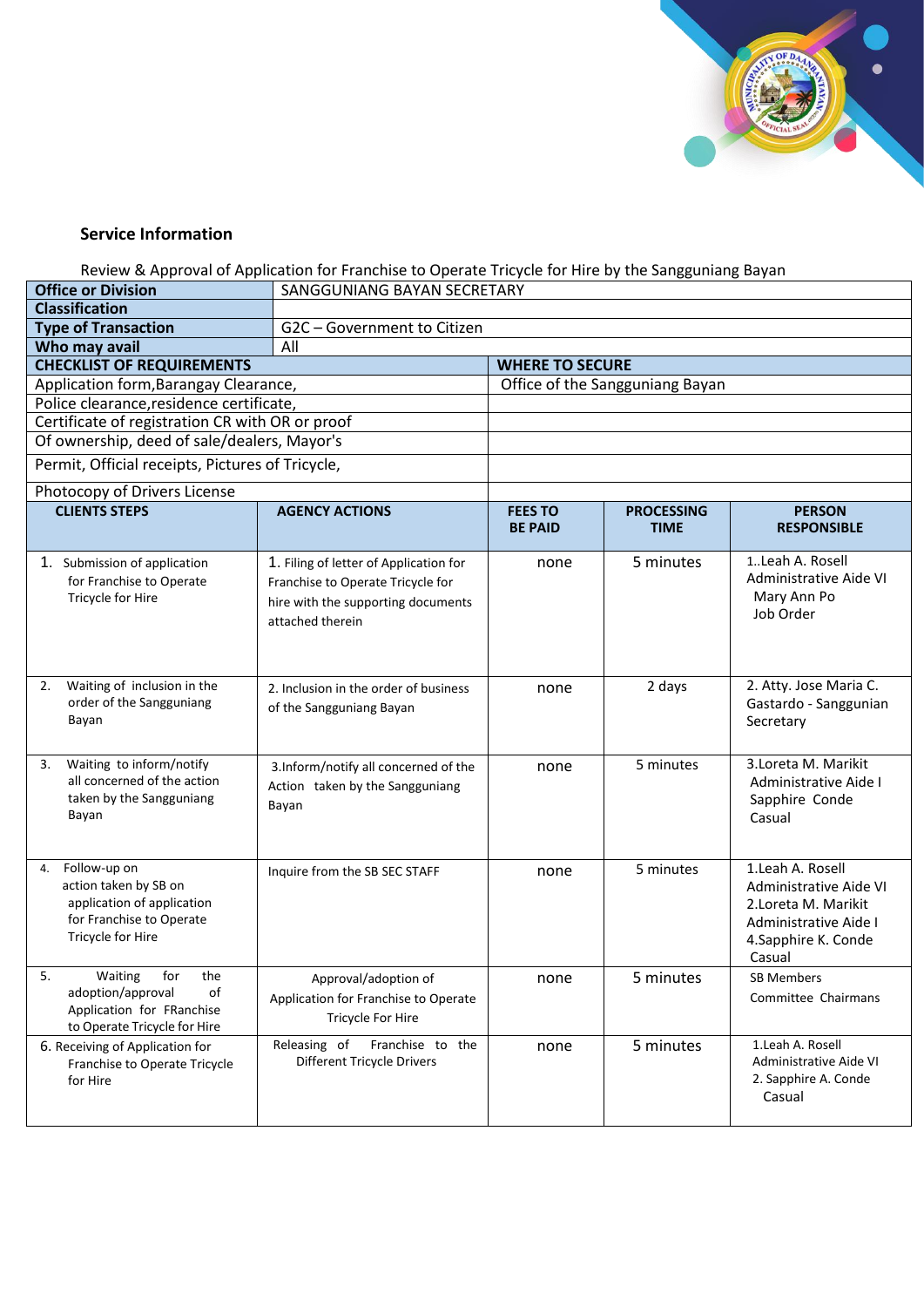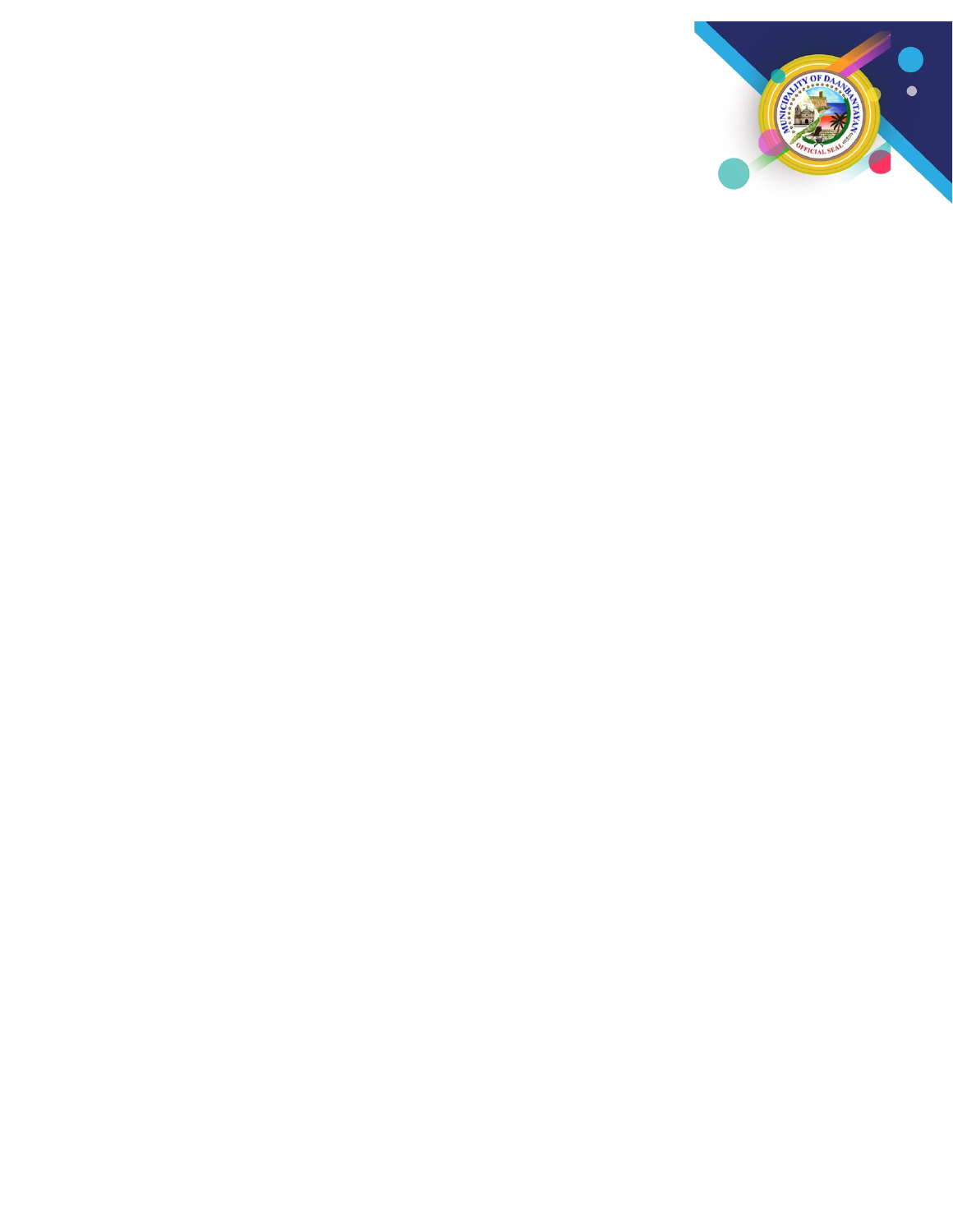

#### **Service Information**

## ISSUANCE OF CERTIFIED TRUE COPY OF SB RESOLUTION/ORDINANCE AND FRANCHISES

| <b>Office or Division</b>                                                                                           | SANGGUNIANG BAYAN SECRETARY                                                                                                                                                                                 |                                  |                                  |                                                                                                                              |
|---------------------------------------------------------------------------------------------------------------------|-------------------------------------------------------------------------------------------------------------------------------------------------------------------------------------------------------------|----------------------------------|----------------------------------|------------------------------------------------------------------------------------------------------------------------------|
| <b>Classification</b>                                                                                               |                                                                                                                                                                                                             |                                  |                                  |                                                                                                                              |
| <b>Type of Transaction</b>                                                                                          | G2C - Government to Citizen                                                                                                                                                                                 |                                  |                                  |                                                                                                                              |
| Who may avail                                                                                                       | All                                                                                                                                                                                                         |                                  |                                  |                                                                                                                              |
| <b>CHECKLIST OF REQUIREMENTS</b>                                                                                    |                                                                                                                                                                                                             |                                  |                                  |                                                                                                                              |
| Formal written request stating the specific                                                                         |                                                                                                                                                                                                             |                                  |                                  | Payment of fees at the Municipal Treasurer's Office                                                                          |
| Purpose for which the requested documments                                                                          |                                                                                                                                                                                                             |                                  |                                  |                                                                                                                              |
| Will be used                                                                                                        |                                                                                                                                                                                                             |                                  |                                  |                                                                                                                              |
| Presentation of doc. To claim franchise cert.                                                                       |                                                                                                                                                                                                             |                                  |                                  |                                                                                                                              |
| <b>CLIENTS STEPS</b>                                                                                                | <b>AGENCY ACTIONS</b>                                                                                                                                                                                       | <b>FEES TO</b><br><b>BE PAID</b> | <b>PROCESSING</b><br><b>TIME</b> | <b>PERSON</b><br><b>RESPONSIBLE</b>                                                                                          |
| 1. Issuance of certified<br>true copy of SB<br>Resolution/Ordinance<br>and franchise                                | 1. Receives and records in the logbook<br>the letter-request                                                                                                                                                | none                             | 5 minutes                        | 1. Leah A. Rosell<br>Administrative Aide VI<br>Sapphire Conde<br>Casual                                                      |
| 2. Waiting for the. Referral<br>of request to the SB<br>Secretary for<br>comment/approval                           | 2. Referral of request to the SB Secretary<br>for comment/approval                                                                                                                                          |                                  | 5 minutes                        | 2. Atty. Jose Maria C. Gastardo<br>- Sanggunian Secretary                                                                    |
| .3. Waiting for the                                                                                                 | 3. Issuance of certified true copies of<br>documents requested and certificate of<br>franchise to be released upon payment of<br>application fees due thereon with the<br>office of the Municipal Treasurer | none                             | 5 minutes                        | 3. Leah A. Rosell<br>Admnistrative Aide VI<br>Loreta M. Marikit<br>Administrative Aide I<br>Sapphire Conde<br>Casual         |
| Follow-up on<br>action taken by SB<br>Secretary                                                                     | Inquire from the SB SEC STAFF                                                                                                                                                                               | none                             | 5 minutes                        | 1.Leah A. Rosell<br>Administrative Aide VI<br>2. Loreta M. Marikit<br>Administrative Aide I<br>4.Sapphire K. Conde<br>Casual |
| 5. Waiting for the approval<br>for the issuance of<br>certified true copy of<br>SB<br>Resolution/Ordinance          | Approval for the<br>issuance of certified true copy of SB<br>Resolution/Ordinance                                                                                                                           | none                             | 5 minutes                        | Atty. Jose Maria C, Gastardo<br>Sanggunian Secretary                                                                         |
| 6. Receiving of<br>resolution/ordinance for<br>the issuance<br>of certified true copy of SB<br>Resolution/Ordinance | Releasing of resolution/ordinance with<br>certified true copy from SB Office                                                                                                                                | none                             | 5 minutes                        | 1.Leah A. Rosell<br>Administrative Aide VI<br>2. Sapphire A. Conde<br>Casual                                                 |
|                                                                                                                     |                                                                                                                                                                                                             |                                  |                                  |                                                                                                                              |